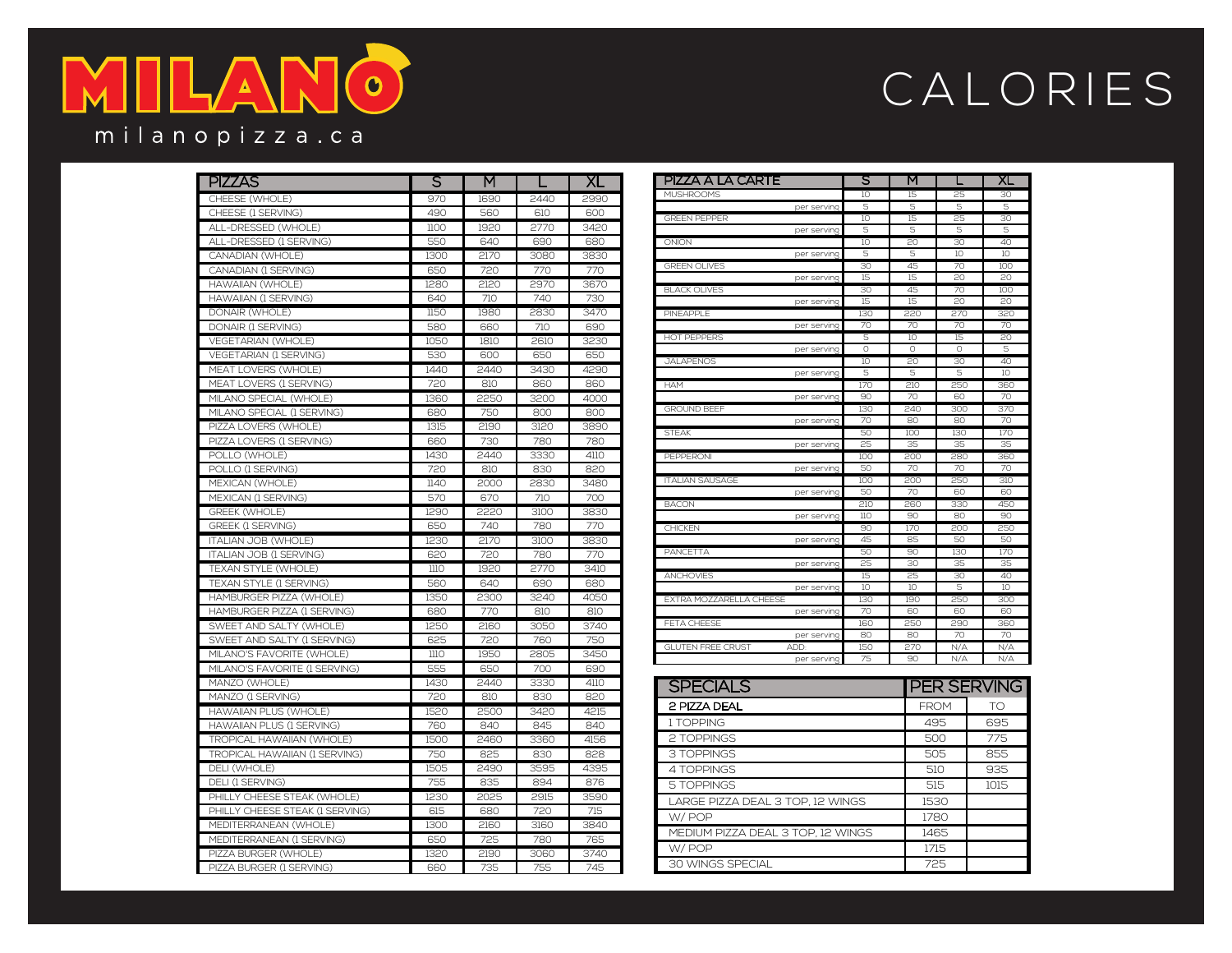

## CALORIES

| DONAIRS/SHAWARMA/KEBAB        | $\overline{\mathsf{S}}$ |      |
|-------------------------------|-------------------------|------|
| <b>DONAIR SANDWICH</b>        | 700                     | 1340 |
| <b>DONAIR PLATTER</b>         | 1230                    | 1870 |
| <b>ADD CHEESE</b>             | 170                     | 190  |
| <b>ADD FETA CHEESE</b>        | 80                      | 100  |
| CHICKEN SHAWARMA SANDWICH     | 520                     | 950  |
| SHAWARMA WITH FRIES AND GRAVY | 1050                    | 1310 |
| KAFTA AND KEBAB               |                         |      |
| <b>CHICKEN TAWOOK</b>         |                         | 605  |
| PORK KEBAB                    |                         | 895  |
| <b>KAFTA</b>                  |                         | 775  |
| <b>BFFF</b>                   |                         | 795  |

| <b>SUBS</b>           | $\overline{\mathsf{S}}$ |      |
|-----------------------|-------------------------|------|
| PEPPERONI SUB         | 410                     | 620  |
| <b>BACON SUB</b>      | 460                     | 710  |
| <b>MEATBALL SUB</b>   | 630                     | 970  |
| <b>CLUB SUB</b>       | 420                     | 650  |
| <b>VEGETARIAN SUB</b> | 290                     | 440  |
| <b>STEAK SUB</b>      | 430                     | 660  |
| <b>MILANO'S SUB</b>   | 480                     | 740  |
| <b>HERO HOT DOG</b>   |                         | 1300 |
| YELLOW SUB            | 450                     | 700  |
| <b>NITRO SUB</b>      | 780                     | 1190 |
| <b>VOLVO SUB</b>      | 725                     | 1110 |
| <b>HAM SUB</b>        | 350                     | 540  |
| SMOKED MEAT SUB       | 390                     | 640  |
| <b>CHICKEN SUB</b>    | 370                     | 565  |
| <b>ASSORTED SUB</b>   | 460                     | 710  |

| SUBS A LA CARTE   |     |     |
|-------------------|-----|-----|
| <b>MAYONNAISE</b> | 200 | 310 |
| <b>LETTUCE</b>    |     |     |
| <b>TOMATOES</b>   |     |     |
| <b>PICKLES</b>    |     | 10  |
| <b>ONIONS</b>     | 15  | 20  |
| <b>CHEESE</b>     | 220 | 340 |

| <b>SIDES/APPETIZERS</b>                     | S    |      |
|---------------------------------------------|------|------|
| SHAWARMA POTATOES                           | 310  | 400  |
| COLESLAW                                    | 85   |      |
| <b>FRENCH FRIES</b>                         | 830  | 1660 |
| <b>POUTINE</b>                              | 1000 | 1650 |
| POM-POM POUTINE                             | 1280 | 2130 |
| SPICY POM-POM POUTINE                       | 1070 | 1715 |
| <b>GARLIC BREAD</b>                         |      | 870  |
| <b>GARLIC BREAD WITH CHEESE</b>             |      | 1080 |
| <b>GARLIC BREAD WITH CHEESE &amp; BACON</b> |      | 1270 |
| <b>SHRIMP BASKET/SAUCE</b>                  |      | 560  |
| <b>BREADED MUSHROOMS / SAUCE</b>            |      | 1020 |
| ZUCCHINI STICKS W/ SAUCE                    |      | 500  |
| <b>BREADED PICKLES W/ SAUCE</b>             |      | 810  |
| ONION RINGS                                 | 730  | 1360 |
| MOZZARELLA STICKS W/ SAUCE                  |      | 1000 |
| <b>JALAPENO SLAMMERS</b>                    |      | 750  |
| BREADED CHEESE CURDS W/ SAUCE               | 900  | 1800 |

| <b>BREAKFAST</b>          |     |      |
|---------------------------|-----|------|
| ONE EGG BREAKFAST         | 590 | 630  |
| <b>TWO EGGS</b>           | 660 | 700  |
| <b>THREE EGGS</b>         | 700 | 740  |
| <b>BIG EATER</b>          | 990 | 1030 |
| <b>PANCAKE</b>            | 540 | 580  |
| <b>BREAKFAST SANDWICH</b> | 560 | 600  |
| <b>ADD CHEESE</b>         | 70  |      |
| <b>BLT</b>                | 495 | 535  |
| OMEI ET                   | 695 | 735  |
| <b>WESTERN</b>            | 555 | 595  |
| <b>BREAKFAST PIZZA</b>    | 740 | 820  |
| <b>BAGEL W/CHEESE</b>     | 390 |      |
| <b>TOMATO</b>             | 10  |      |
| <b>EGG MUFFIN</b>         | 255 |      |
| EGG                       | 70  |      |
| <b>PANCAKE</b>            | 95  |      |
| <b>EXTRA MEAT</b>         | 100 | 155  |
| <b>EXTRA CHEESE</b>       | 125 |      |